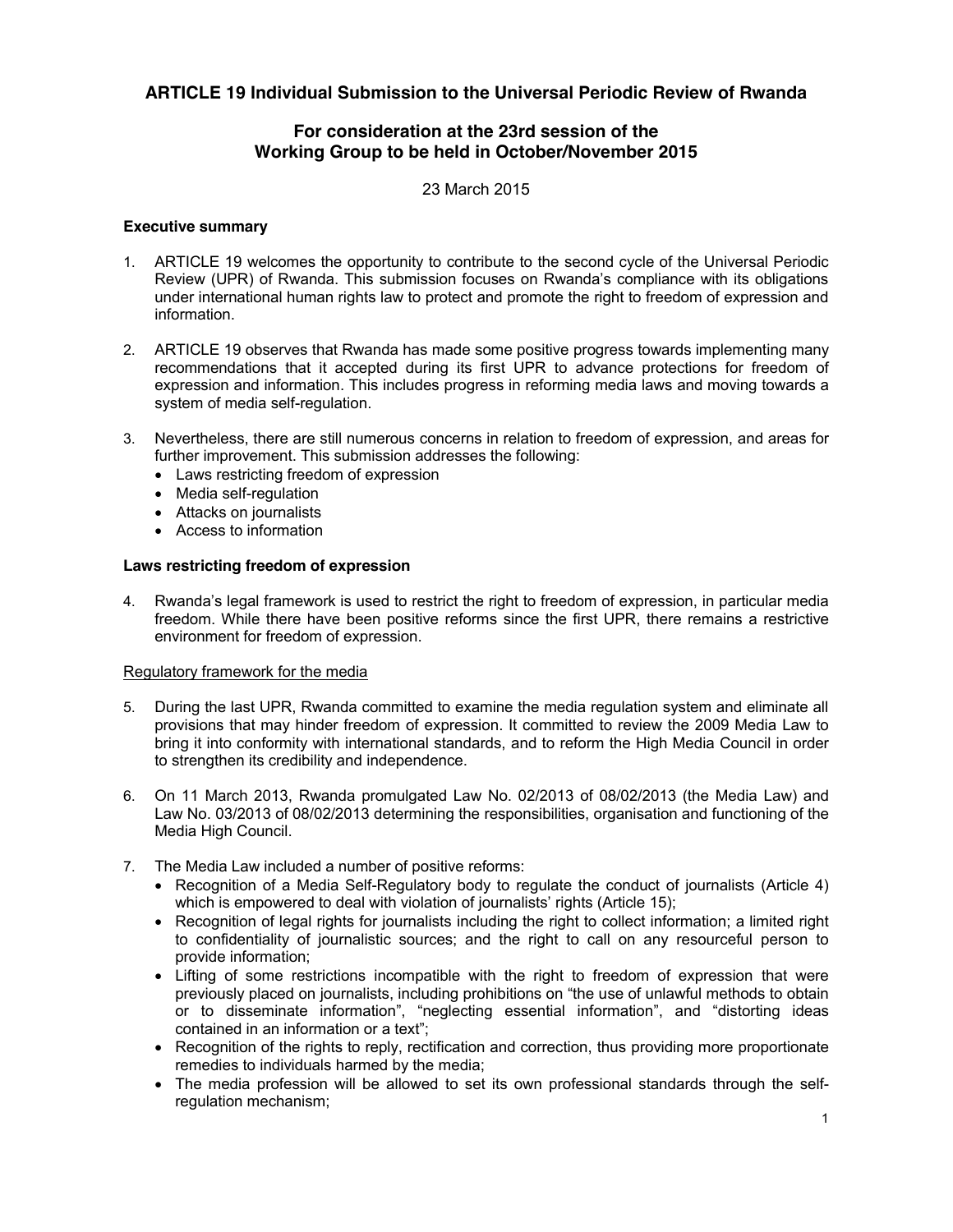- Removal of requirement that journalists should hold particular academic qualifications, opening the profession to a greater number of people;
- Recognition of a broader, though still limited, definition of a journalist and giving freelancers the same rights as employed journalists;
- Removal of the requirement that photo-journalists have authorisation from the media authorities to perform their profession;
- Liberalised system of sanctions for the media, including the repeal of "suspension" and "closure of a publication" as penalties, both of which are disproportionate restrictions on the right to freedom of expression.
- 8. However, notwithstanding this progress, the Media Law fails to meet international freedom of expression standards:
	- i. **The law adopts a narrow definition of a journalist** despite General Comment 34 stating that **"**journalism is a function shared by a wide range of actors, including professional full-time reporters and analysts, as well as bloggers and others who engage in forms of self-publication in print, on the internet or elsewhere."
	- ii. **The state defines legal duties that are required only of journalists.** The law sets out several obligations for journalists, including to inform and educate the population and promote leisure activities, to defend freedom of information, and to analyse and comment on information. While these are framed as legal duties and thus presumably carry liability, there is a lack of clarity in the law as to how these duties will be enforced and by whom. The imposition of such duties, especially when combined with this lack of clarity, provides a basis for authorities to harass journalists or otherwise undermine their independence.
	- iii. **Adequate safeguards against abuse of restrictions are lacking.** Article 9 allows restrictions, if journalists "jeopardise the general public order and good morals, an individual's right to honor and reputation in the public eye and to the right to inviolability of a person's private life and family", but does not require such restrictions to be necessary in a democratic society or proportionate.
	- iv. **The confidentiality of journalistic sources is not adequately protected.** According to the law, courts can require journalists to reveal their sources in any legal proceedings, even where alternative channels of receiving that information have not been exhausted. International standards are clear that compelling journalists to reveal their sources should only occur where there is an overriding requirement in the public interest, and the circumstances are vital, for example, to protect human life, prevent a major crime, or to the defence of a person accused of committing a major crime. Alternative means for obtaining that information also must have been exhausted.

## Genocide Ideology Law

- 9. During its first UPR, Rwanda accepted several recommendations to ensure the Genocide Ideology Law of 2008 is not manipulated or interpreted in a manner that illegitimately restricts the exercise of the rights to freedom of opinion, expression or association.
- 10. In line with these commitments, a revised version of the 2008 law on genocide ideology was promulgated in October 2013. It contains several improvements, including:
	- A more precise definition of the offence stating "genocide ideology" must be "characterised by thoughts based on ethnicity, religion, nationality or race to foment genocide and/or support genocide";
	- Criminal intent for the offence must be proven, thereby reducing the scope for abusive prosecutions;
	- An act of "genocide ideology" must be carried out in front of more than one person;
	- The maximum prison sentence has been reduced from 25 to nine years.
- 11. These changes limit the scope of the offence, bringing it closer to the international standards set out in Article 20(2) of the International Covenant on Civil and Political Rights (ICCPR), and the Convention on the Prevention and Punishment of the Crime of Genocide of 1948. However, ARTICLE 19 is concerned that by retaining the broad concept of "genocide ideology", as distinct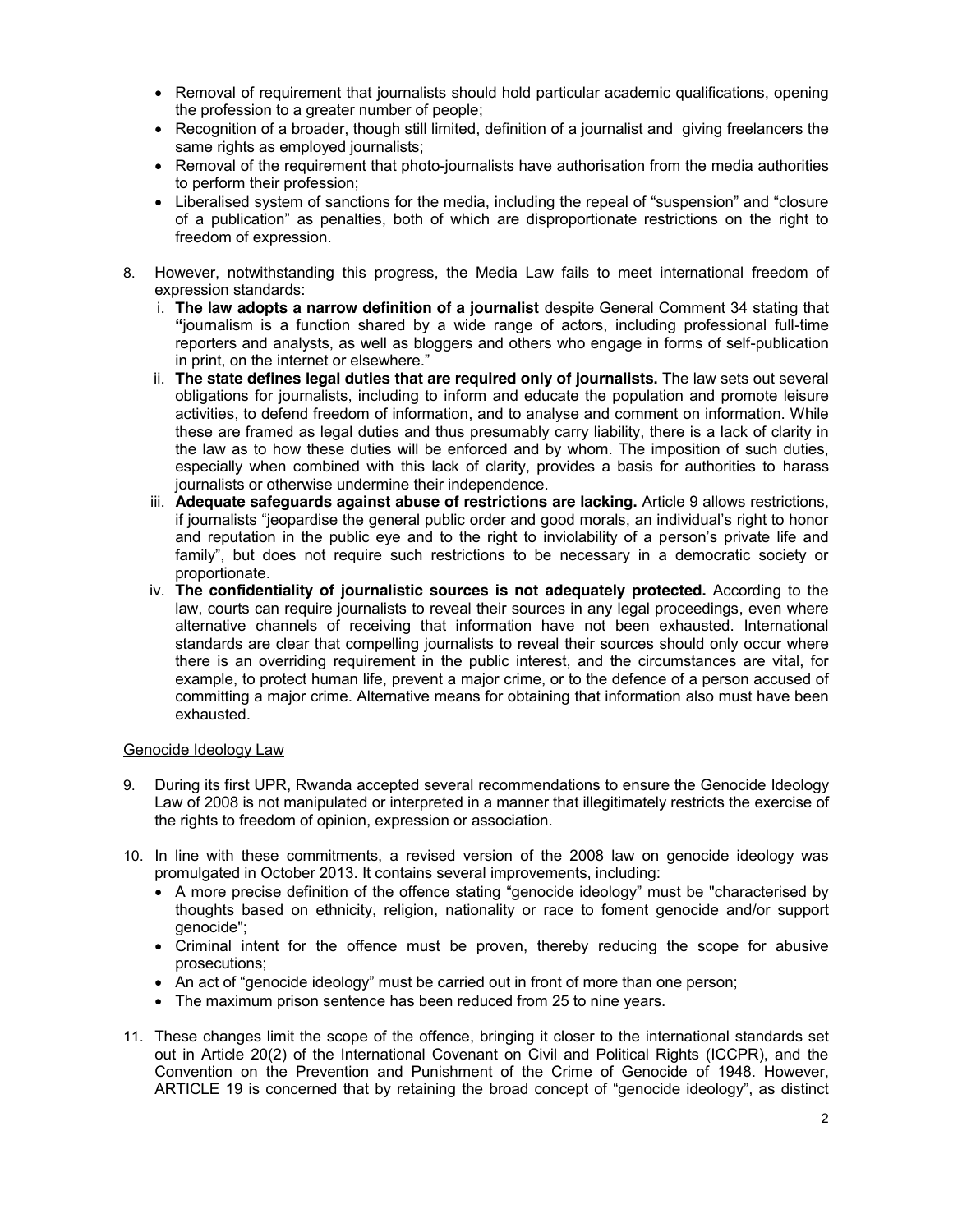from "incitement to genocide", there remains scope for this law to be abused to silence critical voices or commentary on important matters in the public interest.

#### Penal Code 2012 (N° 01/2012/OL of 02/05/2012)

 $\overline{a}$ 

- 12. Many provisions in the penal code contain vague, illegitimate and disproportionate restrictions on freedom of expression.
- 13. **Insult laws:** Article 289 threatens imprisonment of between two and six months and/or a fine of up to 3,000,000 RWF (approx. \$4,180USD) for insult of another person. In Article 539, insulting an official or the police "by words, gestures, threats, writings or drawings" could lead to imprisonment between one to two years and/or a fine of up to 500,000 RWF (approx. \$700USD). Penalties are doubled where insult is directed towards a senior official during a parliamentary session. General Comment No. 34 makes clear that "laws should not provide for more severe penalties solely on the basis of the identity of the person that may have been impugned". International mechanisms on freedom of expression state that "defamation laws should reflect the importance of open debate about matters of public concern and the principle that public figures are required to accept a greater degree of criticism than private citizens."<sup>1</sup> The Penal Code reverses the principle that the more senior the public official, the greater the degree of criticism that he/she should tolerate. Even absent their application by a Court, the existence of the provisions in the criminal code has a chilling effect on the freedom of expression.
	- In May 2014, Jeannette Mukamana and Rose Nishimwe, from campus radio station, Radio Salus, were arrested after a broadcast that the authorities claimed insulted the President. They were only released after the intervention of the Rwanda Media Commission.
- 14. **Criminal defamation:** Articles 288 and 290 of the 2012 Penal Code forbid defamation in both public and private arenas. UN and regional independent mechanisms on freedom of expression have called on States to decriminalise defamation, since criminal laws on defamation fail to strike the proper balance between individuals' reputation rights and freedom of expression.<sup>2</sup> Individuals' reputations can be protected more effectively, with proper safeguards against abuse, through the civil law. The UN Human Rights Committee and the African Commission on Human and People's Rights<sup>3</sup> has called on States to consider decriminalising defamation.<sup>4</sup>
	- x On 26 February 2015, Burasa Jean Gualbert, Managing Editor of *Rushyashya Newspaper* was convicted of defamation, handed a 6 month suspended sentence, and fined 3.2 million RWF (approx. \$4,640USD) by the Nyarugenge primary court. Burasa was accused of defamation after the publication of an article critical of a documentary about the history of football in Rwanda, produced by Muramira Regis, entitled 'Kera habayeho' ('What happened in the past').
- 15. **Provisions on National Security:** National Security offences are vague, and not narrowly tailored to the revelation of information that is intended to be, and actually is, injurious to national security. Article 447 and Article 449 state that any revelation of State Secrets intended to be "against the interests of Rwanda" is categorised as treason and punished by between ten and 25 years' imprisonment. "Spreading false information with an intent to create a hostile international opinion against the Rwandan State" (Article 451) provides for life imprisonment for offences during wa**r**time and between seven and ten years during peacetime.
- 16. National security is frequently the basis on which the authorities censor the media, and fear of prosecution contributes to a climate of self-censorship. On 4 September 2013, police arrested and questioned Joseph Hakuzwumuremyi regarding his sources for a story detailing a reshuffle within the Rwanda National Police. Police demanded that he remove the story from his website because

<sup>1</sup> Joint Declaration by the UN Special Rapporteur on Freedom of Opinion and Expression, the OSCE Representative on Freedom of the Media and the OAS Special Rapporteur on Freedom of Expression, 30 November 2000; available at: http://www.article19.org/data/files/pdfs/igodocuments/three-mandates-dec-2000.pdf. See also: Report of the Special Rapporteur on the promotion and protection of the right to freedom of opinion and expression, Frank La Rue, A/HRC/20/17, 4 June 2012, at para. 88; European Court of Human Rights (ECtHR), *Lingens v. Austria,* 

<sup>24</sup> June 1986, Application No. 9815/82, at para. 42.<br><sup>2</sup> Joint Declaration of the UN Special Rapporteur on Freedom of Opinion and Expression, the OSCE Representative on Freedom of the Media and the OAS Special Rapporteur on Freedom of Expression, 10 December 2002<br><sup>3</sup> Resolution on repealing criminal defamation laws in Africa, African Commission on Human and Peoples' Rights, ACHPR/Res 169 2010

<sup>4</sup> HR Committee, General Comment No. 34, *op. cit.*, at para. 47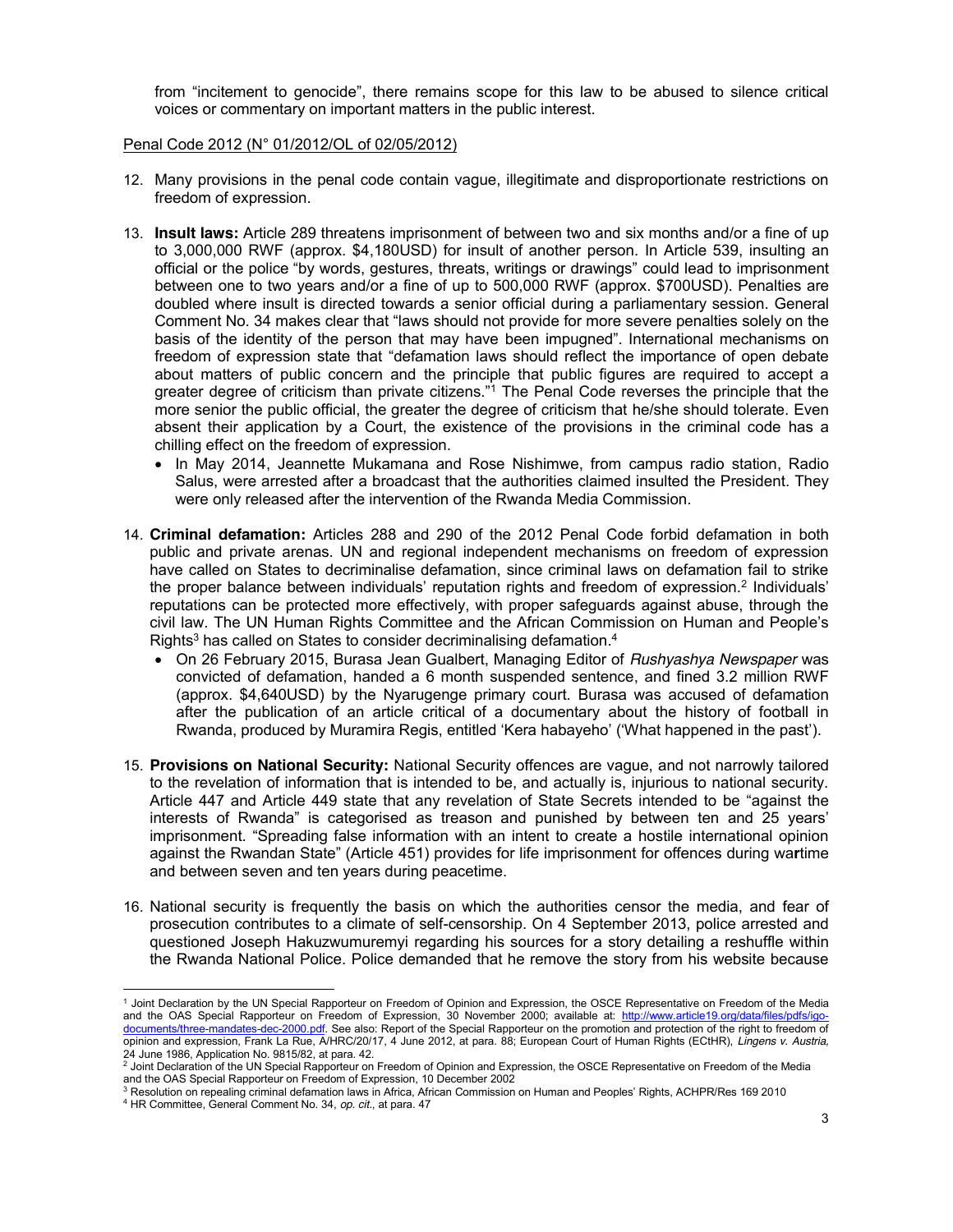he allegedly obtained information illegally. He removed the story but did not divulge his sources and was released from custody after several hours. Such arbitrary harassment has a chilling effect on the media and investigative journalism.

## **Media Self-regulation**

- 17. During its first UPR, Rwanda accepted several recommendations to safeguard media independence. Since then, a number of reforms have been initiated to move towards a system of media self-regulation.
- 18. On 1 June 2012, the government adopted a new media policy to strengthen media self-regulation and reduce statutory regulation. The policy allows media practitioners to regulate themselves by holding each other accountable through a voluntary process based on a code of ethics.
- 19. After the promulgation of the Media Law, journalists established a self-regulation body, the Rwanda Media Commission (RMC), with the following mandate:
	- Promote, nurture and protect ethical journalistic practices;
	- Defend media freedom;
	- Speak on behalf of the media community regarding the promotion and protection of ethical principles and media freedom.
- 20. Between September 2013 and the end of 2014, RMC had registered 49 complaints (39 cases were filed by ordinary citizens against media houses; five cases were filed by journalists against media houses, three cases were filed by journalists against government officials, and two cases were filed by government officials against journalists.) 48 of the cases were resolved and no one has appealed their decisions to the High Court.
- 21. Nevertheless, the RMC has faced a number of challenges. This includes a lack of public understanding of self-regulation and lack of adequate resources to effectively carry out its mandate.
- 22. There has been government interference with the RMC. On 27 October 2014, BBC Kinyarwanda radio was suspended after BBC TV aired the documentary "Rwanda, The Untold Story," which argued that the number of Hutus killed in the genocide was higher than generally recognised. The Rwanda government accused the BBC of genocide denial. The broadcast was suspended by Rwanda Utilities Regulatory Authority (RURA), without consulting the Rwanda Media High Council, the competent body for dealing with complaints regarding content.

## **Harassment, intimidation and attacks on journalists**

- 23. During its first UPR, Rwanda committed to take measures to protect human rights defenders, journalists and media workers, and to ensure that allegations of harassment of journalists are impartially investigated and perpetrators are brought to justice.
- 24. However, journalists continue to report harassment and intimidation. The RMC has been requested to intervene on numerous occasions to protect journalists, but no perpetrator has been held responsible for the violations. Impunity remains a problem:
	- x On 6 November 2014, Felix Uwitonze, a journalist with *Radio and TV 10*, was detained by officials of Fund for the Support of Genocide Survivors (FARG) while on duty. They threatened to seize his equipment, but released him after the RMC intervened. There has not been an investigation into this attack, and no one has been held to account.
	- On 17 November 2014, Muhizi Elisee, a journalist with the online publication *Umuseke.rw* was threatened by a police-officer in Muhanga district, who also confiscated his camera. There has not been an investigation or accountability for the harassment.
	- x On 8 December 2013, Jean Bosco Twagirayezu, a journalist with *Radio Flash,* complained of being harassed by the police and Alexander Mvuyekure, Mayor of Gicumbi. He claimed the harassment, including threats of being detained in a hole in the ground and poisoned, began as